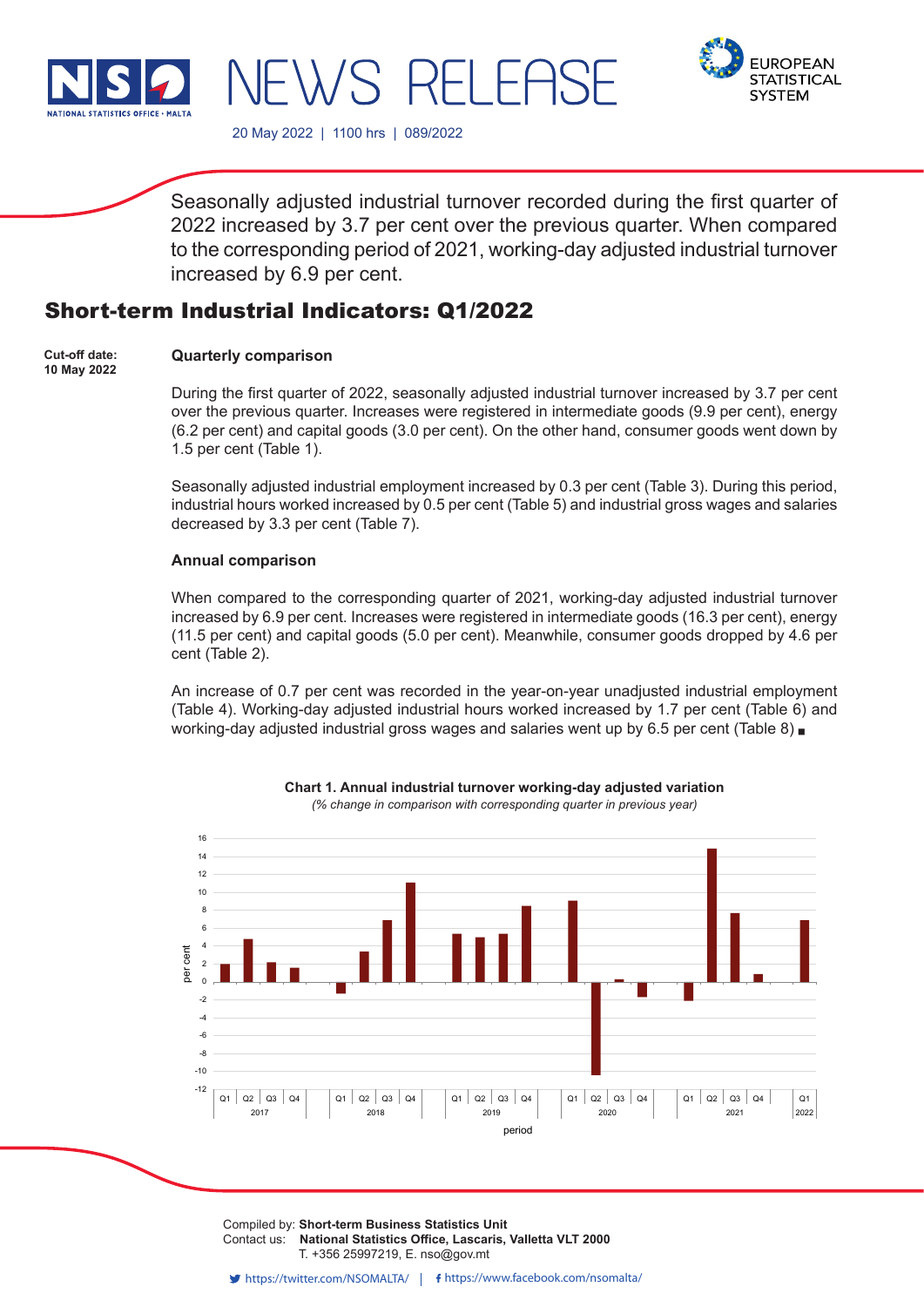### Table 1. Industrial turnover by main industrial grouping *(Seasonally adjusted; 2015=100)*

|                            |       |                | 2021  |       | 2022           | % change compared with previous quarter |        |         |        |        |  |
|----------------------------|-------|----------------|-------|-------|----------------|-----------------------------------------|--------|---------|--------|--------|--|
| Main industrial grouping   |       |                |       |       |                | 2021                                    |        |         |        | 2022   |  |
|                            | Q1    | Q <sub>2</sub> | Q3    | Q4    | Q <sub>1</sub> | Q1                                      | Q2     | Q3      | Q4     | Q1     |  |
| Intermediate goods         | 116.9 | 119.2          | 122.6 | 123.6 | 135.9          | 2.5                                     | 2.0    | 2.8     | 0.8    | 9.9    |  |
| Energy                     | 113.4 | 121.8          | 125.3 | 119.1 | 126.5          | 1.9                                     | 7.4    | 2.9     | $-5.0$ | 6.2    |  |
| Capital goods              | 102.8 | 105.0          | 114.3 | 104.8 | 107.9          | $-9.3$                                  | 2.1    | 8.9     | $-8.3$ | 3.0    |  |
| Consumer goods             | 120.2 | 119.7          | 118.5 | 117.0 | 115.3          | $-1.8$                                  | $-0.4$ | $-1.0$  | $-1.3$ | $-1.5$ |  |
| Durable consumer goods     | 108.8 | 139.4          | 115.3 | 114.6 | 125.5          | $-16.6$                                 | 28.2   | $-17.3$ | $-0.5$ | 9.5    |  |
| Non-durable consumer goods | 120.8 | 118.3          | 118.7 | 117.0 | 114.5          | $-0.9$                                  | $-2.1$ | 0.4     | $-1.4$ | $-2.1$ |  |
| <b>Total industry</b>      | 114.9 | 115.4          | 121.6 | 118.3 | 122.7          | $-1.9$                                  | 0.4    | 5.4     | $-2.7$ | 3.7    |  |

#### Table 2. Industrial turnover by main industrial grouping *(Working-day adjusted; 2015=100)*

|                            |                |                | 2021           |       | 2022           | % change compared with same quarter of the previous year |      |        |         |        |
|----------------------------|----------------|----------------|----------------|-------|----------------|----------------------------------------------------------|------|--------|---------|--------|
| Main industrial grouping   |                |                |                |       |                |                                                          | 2022 |        |         |        |
|                            | Q <sub>1</sub> | Q <sub>2</sub> | Q <sub>3</sub> | Q4    | Q <sub>1</sub> | Q <sub>1</sub>                                           | Q1   |        |         |        |
| Intermediate goods         | 116.5          | 119.8          | 120.8          | 125.2 | 135.5          | $-0.1$                                                   | 15.5 | 16.7   | 8.4     | 16.3   |
| Energy                     | 107.3          | 112.8          | 146.0          | 114.9 | 119.7          | $-1.2$                                                   | 15.4 | 8.3    | 6.8     | 11.5   |
| Capital goods              | 104.7          | 110.2          | 102.7          | 108.6 | 109.9          | $-15.8$                                                  | 31.4 | 6.9    | $-7.6$  | 5.0    |
| Consumer goods             | 111.8          | 114.1          | 122.1          | 127.8 | 106.6          | 3.6                                                      | 7.2  | $-0.6$ | $-4.2$  | $-4.6$ |
| Durable consumer goods     | 96.4           | 148.9          | 116.9          | 118.3 | 111.3          | $-10.9$                                                  | 72.3 | $-5.7$ | $-12.1$ | 15.4   |
| Non-durable consumer goods | 113.0          | 111.5          | 122.5          | 128.4 | 106.3          | 4.6                                                      | 3.4  | $-0.2$ | $-3.6$  | $-5.9$ |
| <b>Total industry</b>      | 111.6          | 115.3          | 121.6          | 121.8 | 119.3          | $-2.1$                                                   | 14.9 | 7.7    | 0.9     | 6.9    |

#### *(Seasonally adjusted; 2015=100)* Table 3. Industrial employment by main industrial grouping

|                            |       |       | 2021           |       | 2022           | % change compared with previous quarter      |        |        |        |        |
|----------------------------|-------|-------|----------------|-------|----------------|----------------------------------------------|--------|--------|--------|--------|
| Main industrial grouping   |       |       |                |       |                |                                              | 2021   |        |        | 2022   |
|                            | Q1    | Q2    | Q <sub>3</sub> | Q4    | Q <sub>1</sub> | Q4<br>Q <sub>1</sub><br>Q <sub>2</sub><br>Q3 |        |        |        | Q1     |
| Intermediate goods         | 100.5 | 101.6 | 100.4          | 100.9 | 101.8          | 1.0                                          |        | $-1.2$ | 0.5    | 0.8    |
| Energy                     | 132.6 | 132.4 | 135.7          | 137.6 | 133.3          | $-2.0$                                       | $-0.2$ | 2.5    | 1.4    | $-3.2$ |
| Capital goods              | 98.1  | 98.2  | 96.3           | 95.4  | 95.9           | $-0.6$                                       | 0.1    | $-2.0$ | $-0.9$ | 0.5    |
| Consumer goods             | 88.9  | 90.1  | 90.4           | 90.6  | 90.8           | 0.0                                          | 1.3    | 0.4    | 0.2    | 0.2    |
| Durable consumer goods     | 81.2  | 83.6  | 84.6           | 84.9  | 88.6           | $-0.1$                                       | 2.9    | 1.2    | 0.3    | 4.4    |
| Non-durable consumer goods | 90.3  | 91.3  | 91.5           | 91.4  | 91.3           | 0.2                                          | .      | 0.2    | $-0.1$ | $-0.2$ |
| <b>Total industry</b>      | 96.7  | 97.2  | 96.8           | 97.1  | 97.4           | 0.1                                          | 0.5    | $-0.3$ | 0.3    | 0.3    |

#### Table 4. Industrial employment by main industrial grouping *(Unadjusted; 2015=100)*

|                            |                |                | 2021           |       | 2022           | % change compared with same quarter of the previous year |      |        |        |        |  |
|----------------------------|----------------|----------------|----------------|-------|----------------|----------------------------------------------------------|------|--------|--------|--------|--|
| Main industrial grouping   |                |                |                |       |                |                                                          | 2021 |        |        | 2022   |  |
|                            | Q <sub>1</sub> | Q <sub>2</sub> | Q <sub>3</sub> | Q4    | Q <sub>1</sub> | Q2<br>Q4<br>Q <sub>1</sub><br>Q3                         |      |        |        | Q1     |  |
| Intermediate goods         | 100.6          | 101.6          | 100.6          | 100.7 | 101.9          | $-2.9$                                                   | 1.3  | 0.9    | 1.4    | 1.2    |  |
| Energy                     | 132.6          | 132.4          | 135.7          | 137.6 | 133.3          | $-1.4$                                                   | 0.4  | $-2.1$ | 1.7    | 0.5    |  |
| Capital goods              | 97.6           | 98.2           | 96.8           | 95.4  | 95.4           | $-1.8$                                                   | 0.8  | $-2.5$ | $-3.4$ | $-2.3$ |  |
| Consumer goods             | 88.7           | 90.1           | 90.9           | 90.3  | 90.6           | $-2.0$                                                   | 2.3  | 3.2    | 1.9    | 2.1    |  |
| Durable consumer goods     | 81.2           | 83.6           | 84.6           | 84.9  | 88.6           | $-7.0$                                                   | 4.5  | 5.5    | 4.3    | 9.1    |  |
| Non-durable consumer goods | 90.1           | 91.3           | 92.1           | 91.3  | 90.9           | $-1.2$                                                   | 2.0  | 2.9    | 1.5    | 1.0    |  |
| <b>Total industry</b>      | 96.4           | 97.4           | 97.3           | 96.8  | 97.1           | $-2.2$                                                   | 1.5  | 0.8    | 0.5    | 0.7    |  |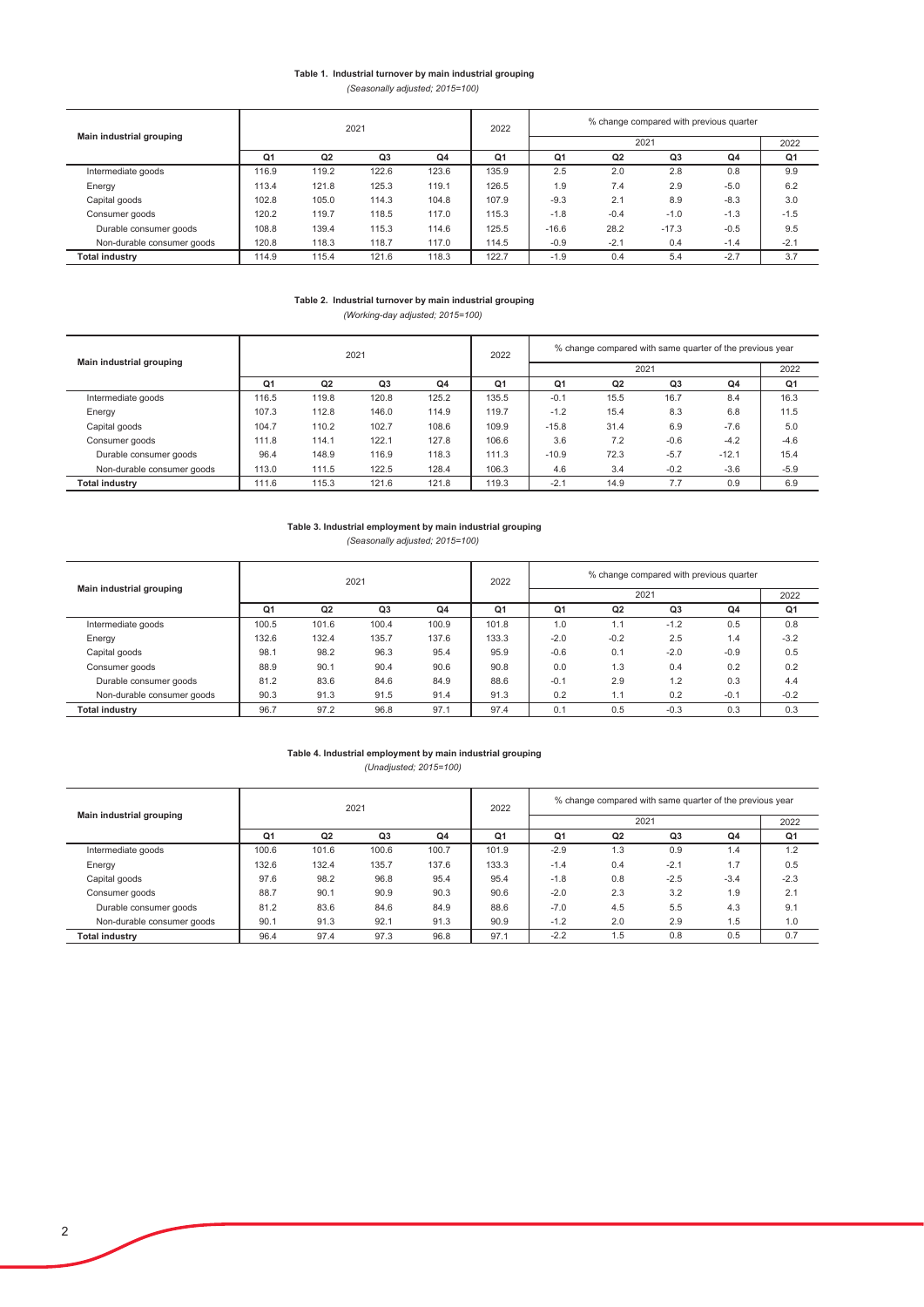### Table 5. Industrial hours worked by main industrial grouping

*(Seasonally adjusted; 2015=100)*

|                            |                |                | 2021           |       | 2022           |                |                | % change compared with previous quarter |     |        |
|----------------------------|----------------|----------------|----------------|-------|----------------|----------------|----------------|-----------------------------------------|-----|--------|
| Main industrial grouping   |                |                |                |       |                |                |                | 2021                                    |     | 2022   |
|                            | Q <sub>1</sub> | Q <sub>2</sub> | Q <sub>3</sub> | Q4    | Q <sub>1</sub> | Q <sub>1</sub> | Q <sub>2</sub> | Q <sub>3</sub>                          | Q4  | Q1     |
| Intermediate goods         | 100.4          | 99.4           | 97.2           | 99.4  | 99.8           | $-0.5$         | $-1.0$         | $-2.3$                                  | 2.3 | 0.4    |
| Energy                     | 136.3          | 133.5          | 134.0          | 140.5 | 138.0          | 2.1            | $-2.0$         | 0.3                                     | 4.8 | $-1.8$ |
| Capital goods              | 91.0           | 97.0           | 94.8           | 98.0  | 102.5          | 1.0            | 6.6            | $-2.2$                                  | 3.4 | 4.6    |
| Consumer goods             | 91.5           | 92.1           | 90.1           | 91.2  | 91.1           | 1.3            | 0.7            | $-2.2$                                  | 1.1 | 0.1    |
| Durable consumer goods     | 85.6           | 88.0           | 84.2           | 84.7  | 86.1           | 2.8            | 2.9            | $-4.4$                                  | 0.6 | 1.6    |
| Non-durable consumer goods | 92.4           | 92.9           | 90.7           | 91.9  | 91.7           | 1.3            | 0.6            | $-2.4$                                  | 1.3 | $-0.2$ |
| <b>Total industry</b>      | 96.7           | 97.6           | 95.7           | 97.9  | 98.4           | 0.8            | 0.8            | $-1.9$                                  | 2.4 | 0.5    |

#### Table 6. Industrial hours worked by main industrial grouping *(Working-day adjusted; 2015=100)*

|                            |                |       | 2021           |       | 2022           |                |      | % change compared with same quarter of the previous year |                |        |
|----------------------------|----------------|-------|----------------|-------|----------------|----------------|------|----------------------------------------------------------|----------------|--------|
| Main industrial grouping   |                |       |                |       |                |                |      | 2021                                                     |                | 2022   |
|                            | Q <sub>1</sub> | Q2    | Q <sub>3</sub> | Q4    | Q <sub>1</sub> | Q <sub>1</sub> | Q2   | Q <sub>3</sub>                                           | Q <sub>4</sub> | Q1     |
| Intermediate goods         | 100.6          | 101.0 | 96.8           | 98.1  | 100.0          | $-3.3$         | 7.9  | 5.2                                                      | $-1.5$         | $-0.6$ |
| Energy                     | 136.0          | 132.4 | 134.3          | 141.6 | 137.6          | 0.2            | 1.0  | 0.2                                                      | 5.4            | 1.2    |
| Capital goods              | 90.6           | 97.0  | 94.6           | 98.7  | 102.1          | $-9.3$         | 10.6 | 5.8                                                      | 8.8            | 12.7   |
| Consumer goods             | 89.7           | 93.1  | 90.7           | 91.3  | 89.4           | $-3.2$         | 6.0  | $-0.2$                                                   | 0.9            | $-0.3$ |
| Durable consumer goods     | 85.6           | 88.0  | 84.2           | 84.7  | 86.1           | $-6.2$         | 6.3  | 2.0                                                      | 1.8            | 0.6    |
| Non-durable consumer goods | 90.4           | 93.8  | 91.4           | 92.1  | 89.7           | $-2.7$         | 5.9  | $-0.5$                                                   | 0.8            | $-0.7$ |
| <b>Total industry</b>      | 96.2           | 98.6  | 95.6           | 97.5  | 97.9           | $-4.3$         | 7.3  | 2.9                                                      | 2.0            | 1.7    |

# Table 7. Industrial gross wages and salaries by main industrial grouping

*(Seasonally adjusted; 2015=100)*

|                            |                |       | 2021           |                | 2022           | % change compared with previous quarter                  |     |        |      |         |
|----------------------------|----------------|-------|----------------|----------------|----------------|----------------------------------------------------------|-----|--------|------|---------|
| Main industrial grouping   |                |       |                |                |                |                                                          |     | 2021   |      | 2022    |
|                            | Q <sub>1</sub> | Q2    | Q <sub>3</sub> | Q <sub>4</sub> | Q <sub>1</sub> | Q <sub>1</sub><br>Q <sub>4</sub><br>Q <sub>2</sub><br>Q3 |     |        |      | Q1      |
| Intermediate goods         | 123.8          | 129.2 | 122.6          | 128.0          | 130.1          | 1.5                                                      | 4.4 | $-5.1$ | 4.4  | 1.6     |
| Energy                     | 239.9          | 246.5 | 254.2          | 369.9          | 294.3          | $-11.1$                                                  | 2.7 | 3.1    | 45.5 | $-20.4$ |
| Capital goods              | 112.4          | 119.5 | 115.7          | 124.9          | 124.2          | $-3.1$                                                   | 6.3 | $-3.2$ | 8.0  | $-0.6$  |
| Consumer goods             | 109.2          | 110.7 | 108.0          | 110.9          | 109.2          | 4.3                                                      | 1.3 | $-2.4$ | 2.7  | $-1.5$  |
| Durable consumer goods     | 94.5           | 96.3  | 100.6          | 106.1          | 105.9          | $-0.5$                                                   | 2.0 | 4.5    | 5.4  | $-0.2$  |
| Non-durable consumer goods | 110.6          | 111.9 | 108.4          | 111.4          | 109.6          | 4.7                                                      | 1.1 | $-3.1$ | 2.8  | $-1.6$  |
| <b>Total industry</b>      | 121.9          | 126.8 | 122.3          | 134.3          | 129.8          | $-0.2$                                                   | 4.0 | $-3.6$ | 9.8  | $-3.3$  |

#### Table 8. Industrial gross wages and salaries by main industrial grouping *(Working-day adjusted; 2015=100)*

|                            |                |                | 2021  |       | 2022           |                | % change compared with same quarter of the previous year |        |      |        |
|----------------------------|----------------|----------------|-------|-------|----------------|----------------|----------------------------------------------------------|--------|------|--------|
| Main industrial grouping   |                |                |       |       |                |                |                                                          | 2021   |      | 2022   |
|                            | Q <sub>1</sub> | Q <sub>2</sub> | Q3    | Q4    | Q <sub>1</sub> | Q <sub>1</sub> | Q <sub>2</sub>                                           | Q3     | Q4   | Q1     |
| Intermediate goods         | 123.4          | 130.2          | 121.8 | 128.3 | 129.7          | 1.6            | 12.0                                                     | 10.7   | 4.9  | 5.1    |
| Energy                     | 239.9          | 246.5          | 254.2 | 369.9 | 294.3          | 4.4            | 5.6                                                      | 13.9   | 37.1 | 22.7   |
| Capital goods              | 112.4          | 119.5          | 115.7 | 124.9 | 124.2          | $-5.8$         | 15.7                                                     | $-2.8$ | 7.7  | 10.5   |
| Consumer goods             | 109.4          | 111.2          | 107.6 | 110.7 | 109.4          | 1.3            | 12.8                                                     | 4.7    | 6.0  | 0.0    |
| Durable consumer goods     | 94.5           | 96.3           | 100.6 | 106.1 | 105.9          | $-6.3$         | 14.4                                                     | 9.7    | 11.7 | 12.1   |
| Non-durable consumer goods | 110.7          | 112.4          | 108.2 | 111.0 | 109.7          | 1.9            | 12.6                                                     | 4.4    | 5.5  | $-0.9$ |
| <b>Total industry</b>      | 121.9          | 126.8          | 122.3 | 134.3 | 129.8          | 0.0            | 12.3                                                     | 5.6    | 9.9  | 6.5    |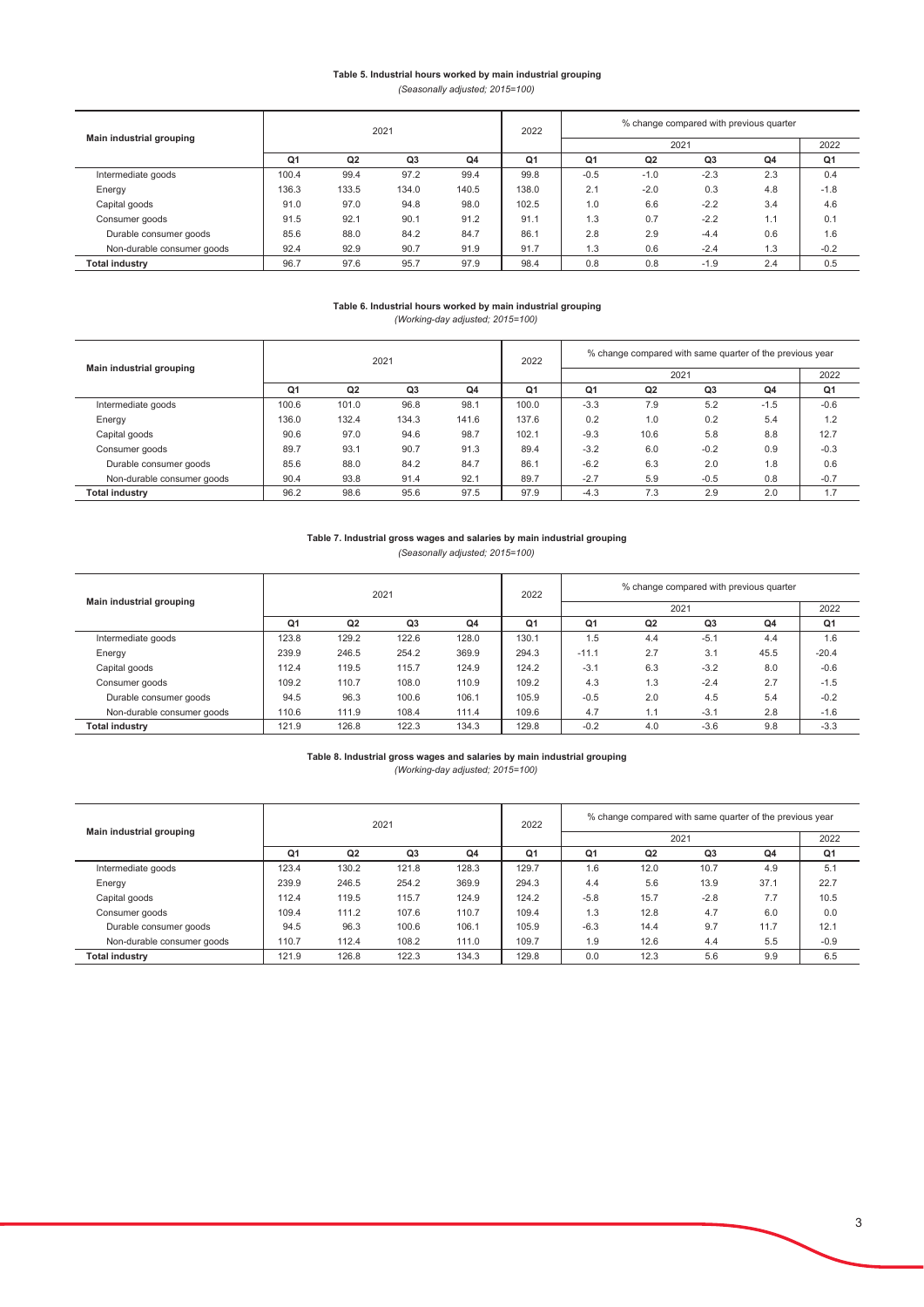#### **Methodological notes**

- 1. This news release comprises a number of business cycle indicators showing the quarterly evolution of the market of goods and services in the industrial sector. It records the evolution of turnover, employment, wages and salaries, and hours worked over long periods of time. The objective of these indicators is to measure the market activity in the industrial sector. These indicators are compiled as a "five-year chain-linked index". The current base and reference years are 2015. The results are compiled and published according to the statistical classification of economic activities in the European Community, NACE Rev. 2.
- 2. The data is collected by means of a monthly questionnaire which is sent to a representative sample of enterprises categorised within the industrial sector. The data is then grossed up to represent the entire industrial population.
- 3. For the scope of the index calculation, NACE divisions 09, 12, 15, 19, 24 and NACE groups 27.5 and 30.9 are excluded because of their negligible activity.
- 4. The calendar and seasonal adjustments for this release are done directly on quarterly indices. These indices cannot be compared directly to the indices published by Eurostat, since quarterly adjusted European aggregates are calculated from monthly adjusted series, which are provided by the Member States.
- 5. Calendar adjustment is a statistical method for removing the calendar effect from an economic time series. The calendar effect is the variation caused by the changing number of particular weekdays or holidays in different months or other time periods (quarters, years). The number of working days for a given quarter may depend on the timing of certain public holidays, the possible overlap of certain public holidays and non-working days and the occurrence of a leap year. This method is used to compare the data with that of the same quarter of the previous year.
- 6. Working day adjustment is the part of calendar adjustment which focuses on the changing number of working days (Monday to Friday) in the various months/quarters and their effect on statistical indicators for these months/quarters.
- 7. Seasonal adjustment removes variations which include effects due to quarter lengths, holidays and particular events such as Christmas. Statistically, seasonal adjustment takes place after a time series has already been cleared of calendar effects by way of working-day adjustment. This method is used to compare data with that of the previous quarter.
- 8. The objective of Main Industrial Groupings (MIGs) is to provide an activity breakdown of industry (NACE Rev. 2 Sections B, C, D and E). These regroup all the activities between Sections B to E and cover economic activities of companies in the quarrying, manufacturing, water and energy sectors. There are four MIGs, namely intermediate goods, energy, capital goods and consumer goods, of which the consumer goods grouping is further broken down into durable consumer goods and non-durable consumer goods.

### 9. Definitions:

- . Turnover: Includes total sales and other income presented in current prices and is expressed net of VAT.
- . Wages and salaries: Covers wages and salaries including bonuses, weekly allowances (cost of living allowances), overtime and national social security contributions by employees. It does not include employers' social security charges.
- . Employment: Covers all persons employed, regardless of whether they are part-time or full-time, and includes paid employees, working proprietors and unpaid family workers. Employment is not working-day adjusted since the number of employees does not depend on the factors that make up the working-day effect.
- . Hours worked: Covers total amount of hours actually worked; regular working hours and hours worked during overtime, during nights, Sundays or Public holidays. Hours worked but not paid are also considered.

| <b>Main industrial grouping</b> | <b>Turnover</b> | <b>Employment</b> | <b>Wages and salaries</b> | <b>Hours worked</b> |
|---------------------------------|-----------------|-------------------|---------------------------|---------------------|
| Intermediate goods              | 35.8            | 31.9              | 31.4                      | 33.8                |
| Energy                          | 13.7            | 4.3               | 5.6                       | 4.8                 |
| Capital goods                   | 17.3            | 22.0              | 24.6                      | 22.2                |
| Consumer goods                  | 33.2            | 41.8              | 38.4                      | 39.2                |
| Durable consumer goods          | 2.3             | 6.4               | 2.9                       | 4.4                 |
| Non-durable consumer goods      | 30.9            | 35.4              | 35.5                      | 34.8                |
| <b>Total industry</b>           | 100.0           | 100.0             | 100.0                     | 100.0               |

A distribution of the aggregation weights by variable and main industrial grouping is presented in the following table:

- 10. The calculation of growth rates from the indices table may slightly differ from the growth rates published due to rounding.
- 11. The data contained in this release should be considered as provisional and thereby subject to revision. Each release may include revisions of the past quarterly data in respect of a rolling two-year period.
- 12. As from January 2018, the index has been re-referenced from 2010 = 100 to 2015 = 100. Hence, news releases published before January 2018 cannot be directly compared with those published afterwards.